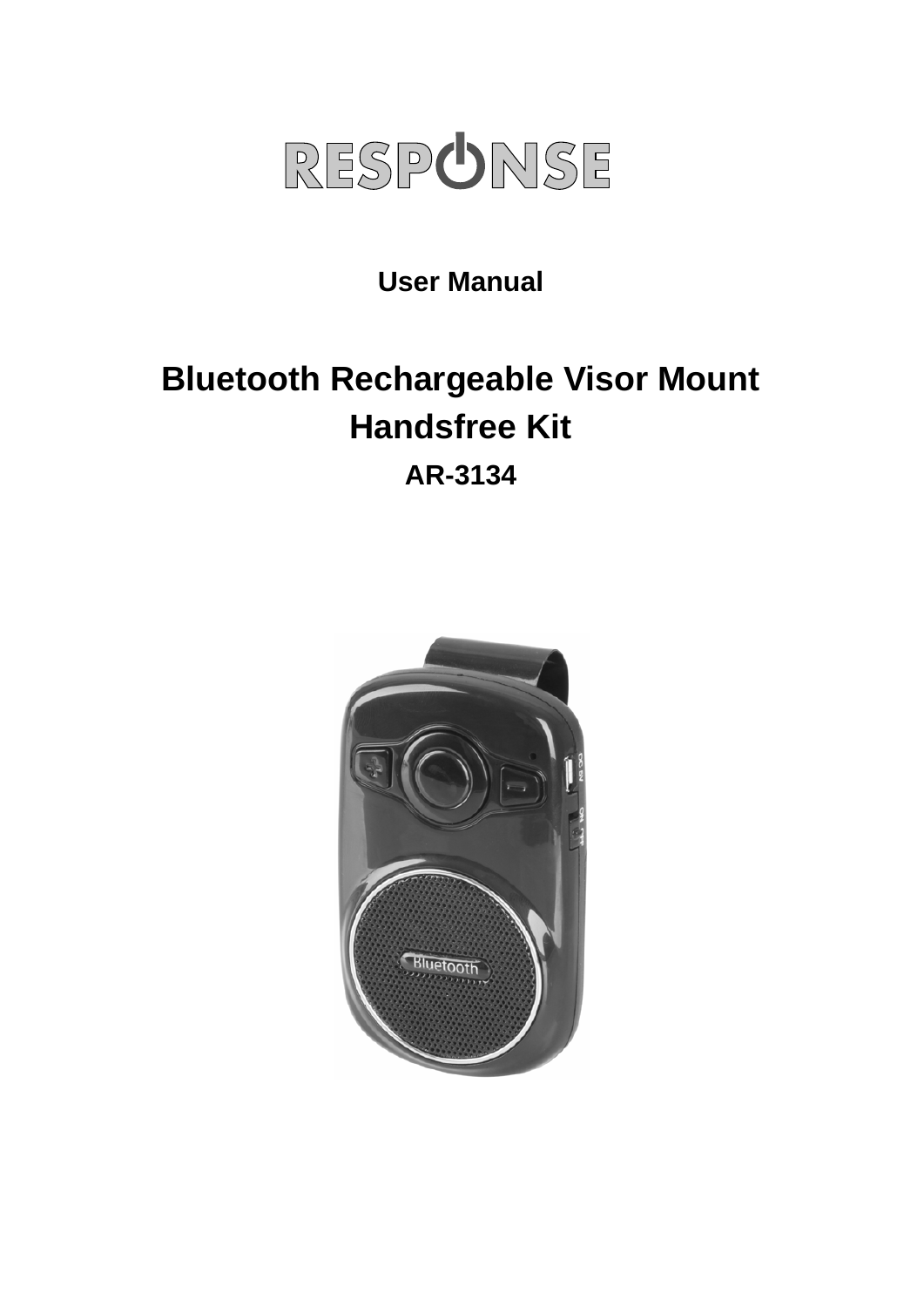## **FEATURES:**

- Bluetooth® hands-free car kit
- Bluetooth® connects to smart phone
- With A2DP, transfer audio from external Bluetooth® device
- Wireless calling through in-built speakers
- Stream music stored on your phone
- New-generation CSR 8610 BT chip
- DSP technology, full duplex, noise and echo elimination
- With 600mA BL-5B Lithium battery
- Built-in high intelligent microphone
- Built-in powerful speaker with large sound volume
- Comes with a 5V/600mAh car charger
- Multifunctional voice announcements to guide your operation
- Pairs with up to two Bluetooth® phones

## **COMPONENTS AND FUNCTION:**



- 1. Speaker
- 2. Microphone
- 3. Charging port (Micro-USB)
- 4. Multifunctional button (answers call, hang up call)
- 5. Volume Up/Next song
- 6. Volume Down/Previous song
- 7. On/off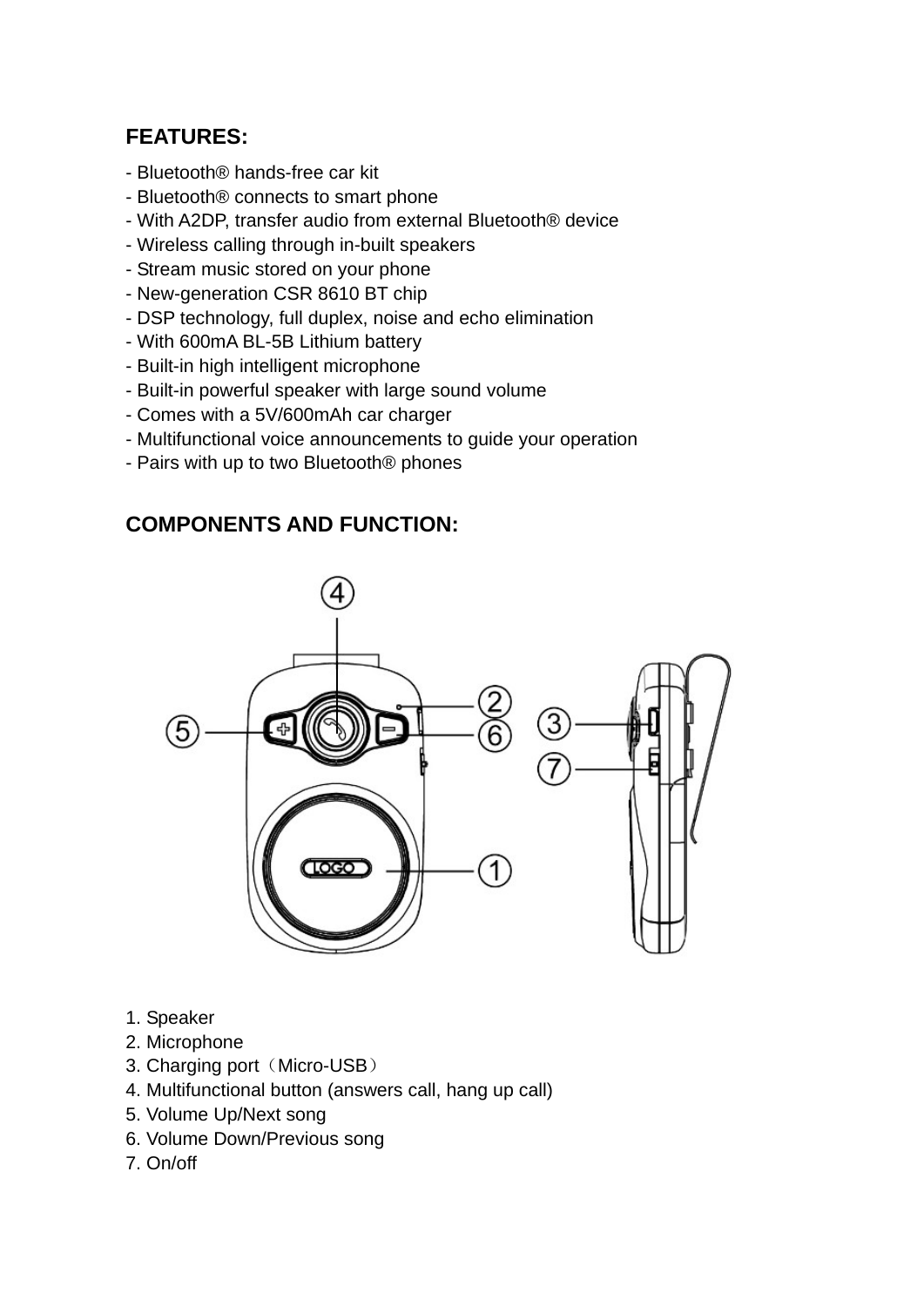### **SPECIFICATIONS:**

| Bluetooth <sup>®</sup> Version: | v3.0                                               |
|---------------------------------|----------------------------------------------------|
| Bluetooth <sup>®</sup> Range:   | Up to 10 meters                                    |
| Working frequency:              | 2.4GHZ~2.48GHZ,ISM                                 |
| Supported standard:             | HFP and HSP agreement                              |
| Multi-device pairing:           | Memorises 8 pairing records and can connect with 2 |
|                                 | mobile phones at the same time                     |
| Talk time:                      | 6-10 hours                                         |
| Recharge time:                  | 3 hours                                            |
| Charging voltage:               | 5VDC, 600mAh                                       |
| Battery capacity:               | 600mA                                              |
|                                 |                                                    |

## **PAIRING THE FIRST PHONE:**

- Turn the device on by switching the On/Off button to 'On'.

- The device will enter pairing mode after a few seconds. You will hear 'Pairing' and the blue LED will flash quickly. If it doesn't enter pairing mode, press and hold the Multifunctional button until you hear 'Pairing' and the blue LED flashes quickly. - Set your phone to be visible to all Bluetooth® devices, and search for devices. From your phone, select 'AR-3134' from the list to pair, type '0000' if prompted for a pairing password.

- Your phone is now paired to use with the device.

- The device will stay in a standby mode until it is activated by a call or music being played.

Note: The device will turn off after 10 minutes if left in pairing mode.

#### **PAIRING THE SECOND PHONE:**

- Ensure the device is on.

- Press and hold the Multifunctional button, the device will announce 'Pairing, phone disconnected'. This means that the device has entered pairing mode, and has disconnected from the first phone. The blue LED with flash quickly.

- Set the second phone to be visible to all Bluetooth® devices, and search for devices. From your second phone, select 'AR-3134' from the list to pair, type '0000' if prompted for a pairing password.

- Your second phone is now paired to use with the device.

- Reconnect the first phone by going to the paired devices list in the Bluetooth® settings, and selecting 'AR-3134'.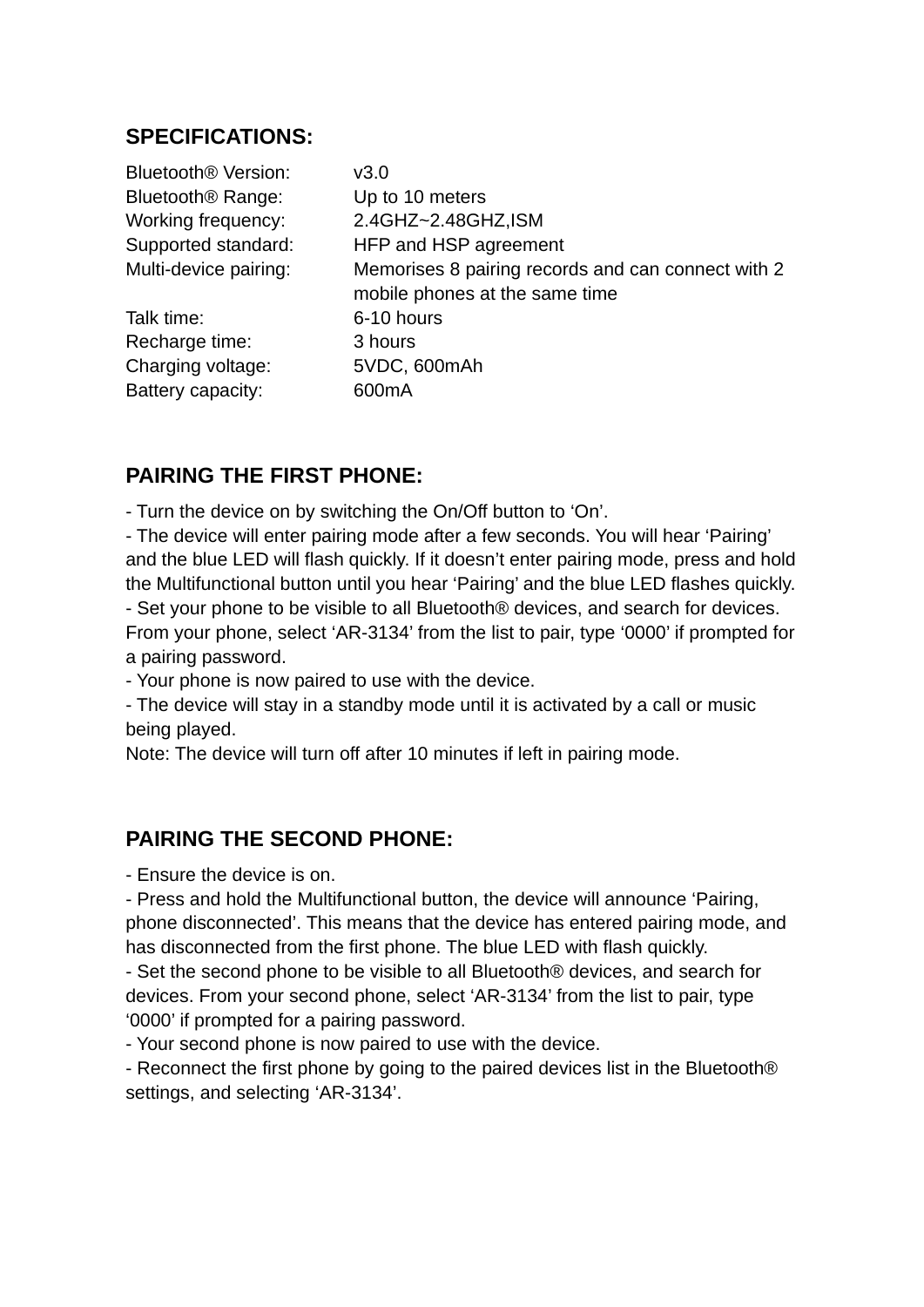## **USING THE DEVICE:**

#### *Answering a call*

The device will ring when there is a incoming call, please press the Multifunctional button '<sup>\*</sup>' on the Bluetooth<sup>®</sup> kit or the answer button on your mobile phone to answer the call.

#### *Hanging up a call*

Press the Multifunctional button '" on the Bluetooth® kit or the hang up button on your mobile phone to hang up the call.

#### *Rejecting a call*

Press and hold the Multifunctional button '<sup>1</sup>' for 2 seconds.

#### *Redial the number from the last call*

Double press the Multifunctional button '" on the Bluetooth® kit while in standby mode.

#### *Adjust volume*

While in a call or playing music, press and hold the Volume Up ' + ' or Volume Down  $-$  ' to adjust the volume.

#### *Transfer call to mobile phone*

While in a call, double press the multifunctional button '<sup>\*</sup> to transfer the call to your mobile phone. Double press the Multifunctional button ' ' again to transfer the call back to the Bluetooth® device.

## **PLAYING MUSIC:**

- Select the song/album you want to play from your phone.

- Press the Multifunctional button ' $\sim$ ' or press play on your mobile phone to start playing the music.

- Press the Multifunctional button '" to pause the song. Press the Multifunctional button ' $\sim$ ' again to resume playing.

- While the music is playing, press the Next song button ' + ' to skip to the next song. Press the Previous song button ' – ' to skip to the previous song. These will only work when the song is part of a playlist or album in your phone.

- To adjust the volume, press and hold the Volume Up ' + ' or Volume Down ' – ' buttons respectively.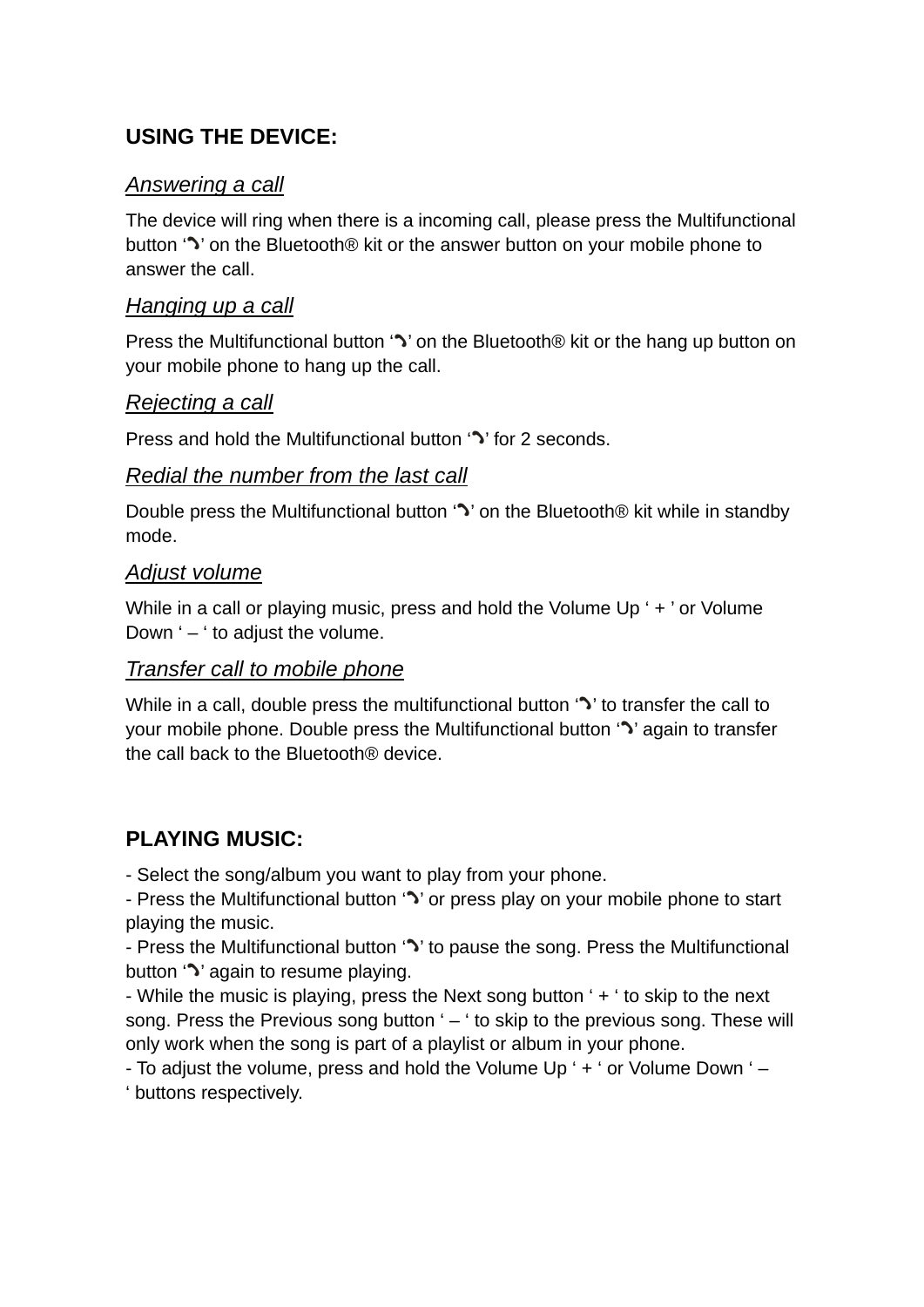## **RECHARGING THE BATTERY:**

- Plug the USB charger into the device and a power supply. Use the cigarette socket adapter to charge in a motor vehicle.

- The red LED indicator will be red while charging. Once charging is complete, the red LED indicator will be off.

- Please charge it to full capacity on the first charge. Full charging time will be around 3 hours.

- If the device has been left unused for a long time, the charging LED indicator will have a short delay of reaction when you charge the device.

- To prolong the life of the battery, it is advised to charge the device once it comes to a 'Low Battery' state. The unit will announce every 30 seconds when the battery is low. If it is frequently used in a 'Low Battery' state without charging, the battery life and its standby time will shorten, and the recharging time of the device will be extended to more than 3 hours.

- When the battery is too low, hands-free functions will not work.

| Bluetooth® hands-free state         | <b>LED indicator light</b>         |
|-------------------------------------|------------------------------------|
| Off                                 | Light off                          |
| Turning On                          | Blue LED is on for 3 seconds       |
| Standby Mode(Bluetooth <sup>®</sup> |                                    |
| connected)                          | Blue light flashes every 3 seconds |
| Low voltage stand by                |                                    |
| lln a call                          | Blue light stays on                |
| Call transferred to mobile phone    | Blue light flashes slowly          |
| Pairing state                       | Blue light flashes quickly         |
| Charging                            | Red light stays on                 |
| Charging completed                  | Red light off                      |

## **LED INDICATOR LIGHT STATUS**